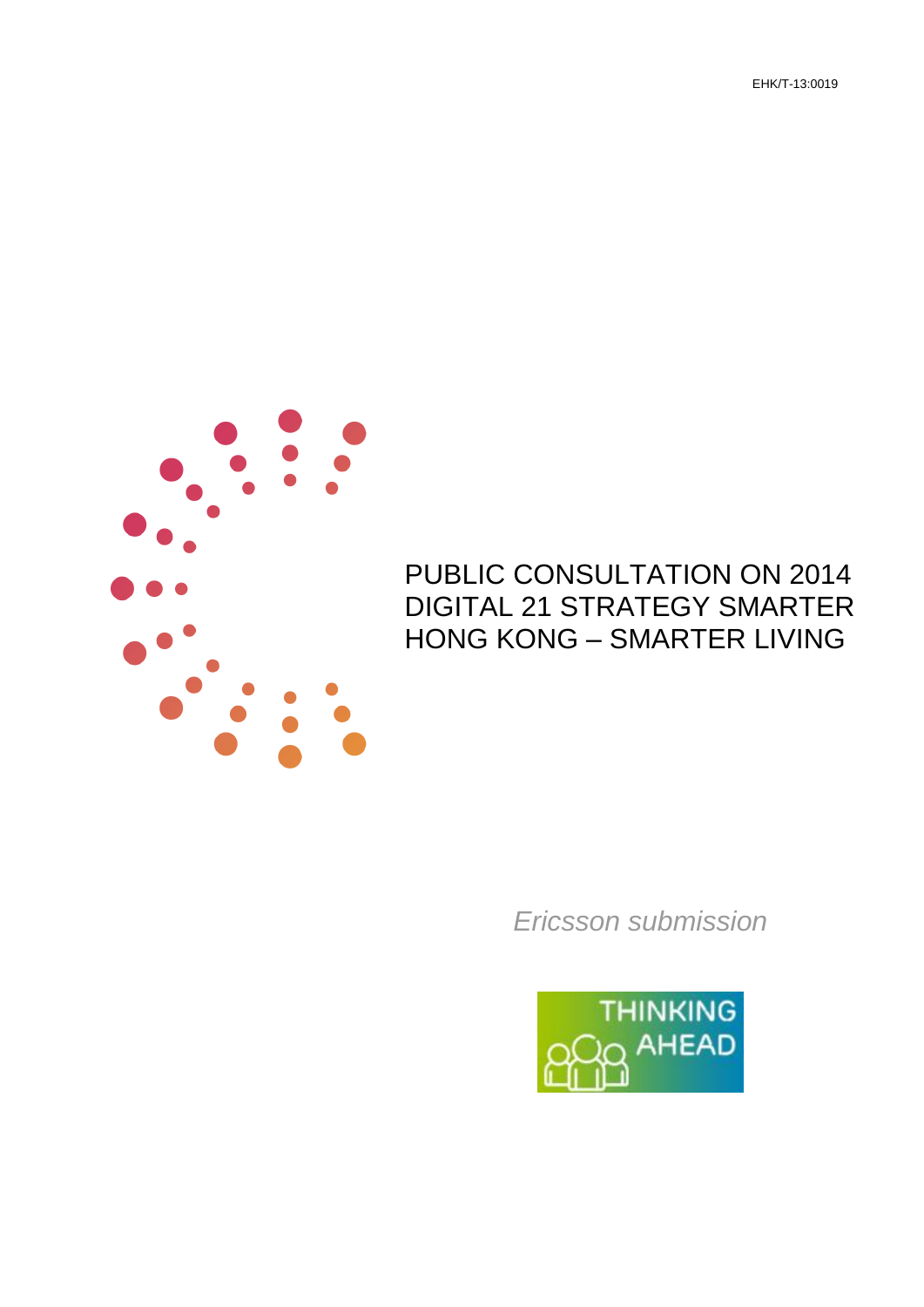# Table of Contents

| 1              |                                                                              |  |
|----------------|------------------------------------------------------------------------------|--|
| $\overline{2}$ |                                                                              |  |
| $\mathbf{3}$   |                                                                              |  |
| 3.1            |                                                                              |  |
| 3.2            | Use ICT for Greener Environment towards a Sustainable Low-Carbon Society  12 |  |
| 3.3            | A Long-term Broadband Strategy to Support Future Need of Mobile Broadband    |  |
| 3.4            |                                                                              |  |
| 3.5            |                                                                              |  |

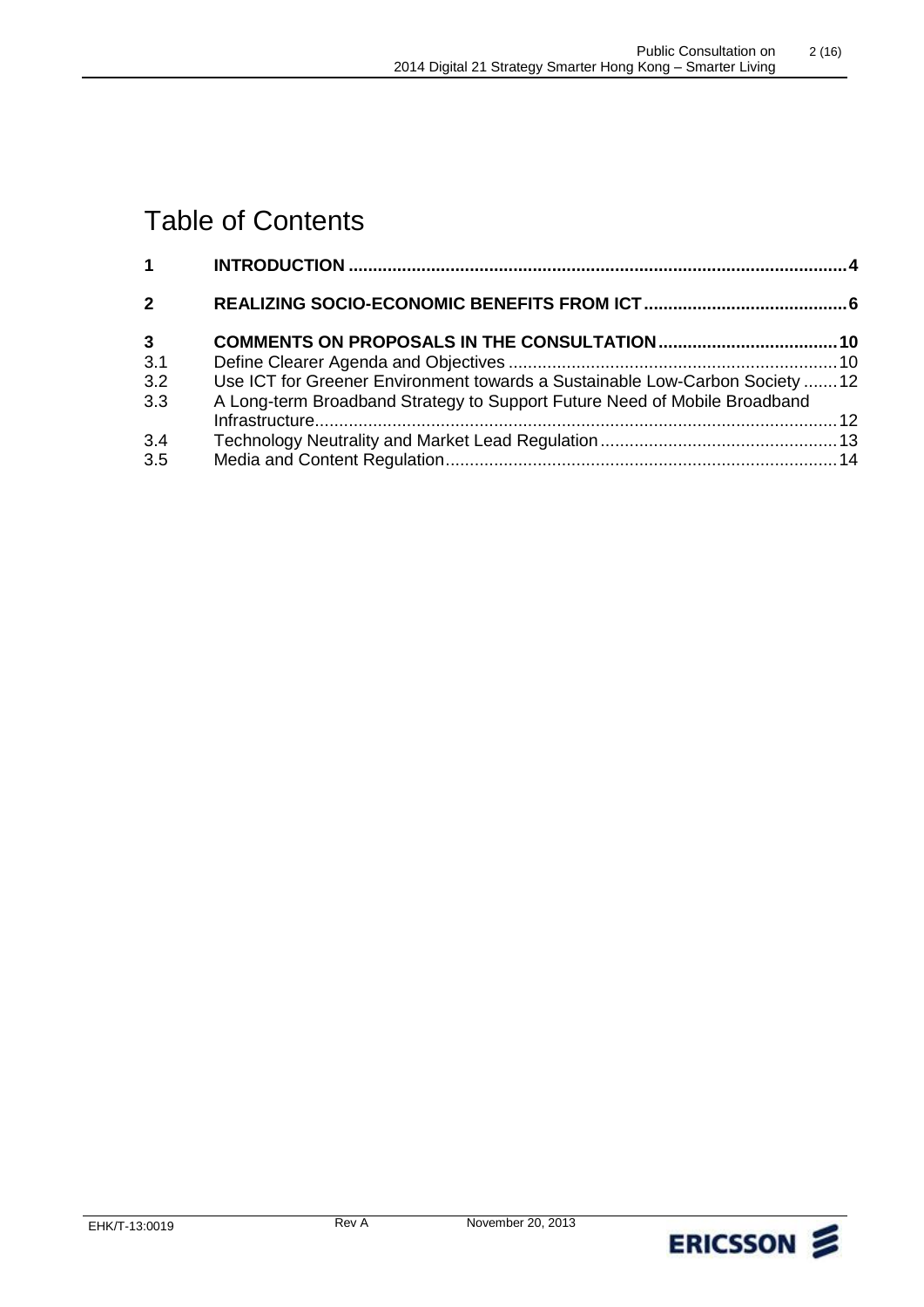### **Office of the Government Chief Information Officer**

20/F, West Wing, Central Government Offices

2 Tim Mei Avenue

Tamar, Hong Kong

Electronic submission via: digital21@ogcio.gov.hk

Re: Public Consultation on 2014 Digital 21 Strategy – Smarter Hong Kong – Smarter City

 Ericsson welcomes the opportunity to contribute to the Office of the Hong Kong Government Chief Information Officer on the Digital 21 Strategy and is pleased to be able to participate in this very important discussion regarding ICT strategy in the context of economic growth, creativity, innovation, competitiveness and progress aka Digital Strategy Agenda. Some key Ericsson facts:

- Ericsson is the world's largest telecom infrastructure and services company with net sales revenue in 2012 amounting to SEK 227.8 billion (USD 33.8 billion). Today, more than 40 percent of the world's mobile traffic passes through networks provided by Ericsson. Ericsson is global market share leader in mobile network equipment (GSM/GPRS/EDGE, percent<br>Ericssor<br>WCDMA<br>Ericssor WCDMA/HSPA and LTE).
- Ericsson is the world's number one mobile network, real-time charging and billing, and telecom services provider. More than 1.4 billion consumers are charged and billed through Ericsson's solutions.
- Ericsson reached a milestone in May 2013, providing managed services to networks that serve more than 1 billion subscribers and Ericsson has signed more than 300 contracts worldwide.
- Ericsson is world market leader in Multi-screen TV solutions, IPTV and media compression technologies. Ericsson is the pioneer of LTE-Broadcasting technologies.
- As the world's leading technology provider, Ericsson plays a key role in the development of standards in fixed and mobile voice, data (IP) and TV/video technologies, and hence is a key actor in the digital economy by enabling and empowering innovation with technological means and solutions.
- Ericsson employs over 110,000 staff worldwide and over 20% or 24,000 of those are dedicated to R&D. Ericsson invested SEK 32.8 billion (USD 4.9 billion) in R&D in 2012. In Hong Kong, we employ over 300 professionals in the area management, engineering, sales and marketing.
- Ericsson holds over 33,000 patents, with 16 new patents sought each day and is the number one holder of GSM/GPRS/EDGE, WCDMA/HSPA and LTE essential patents.

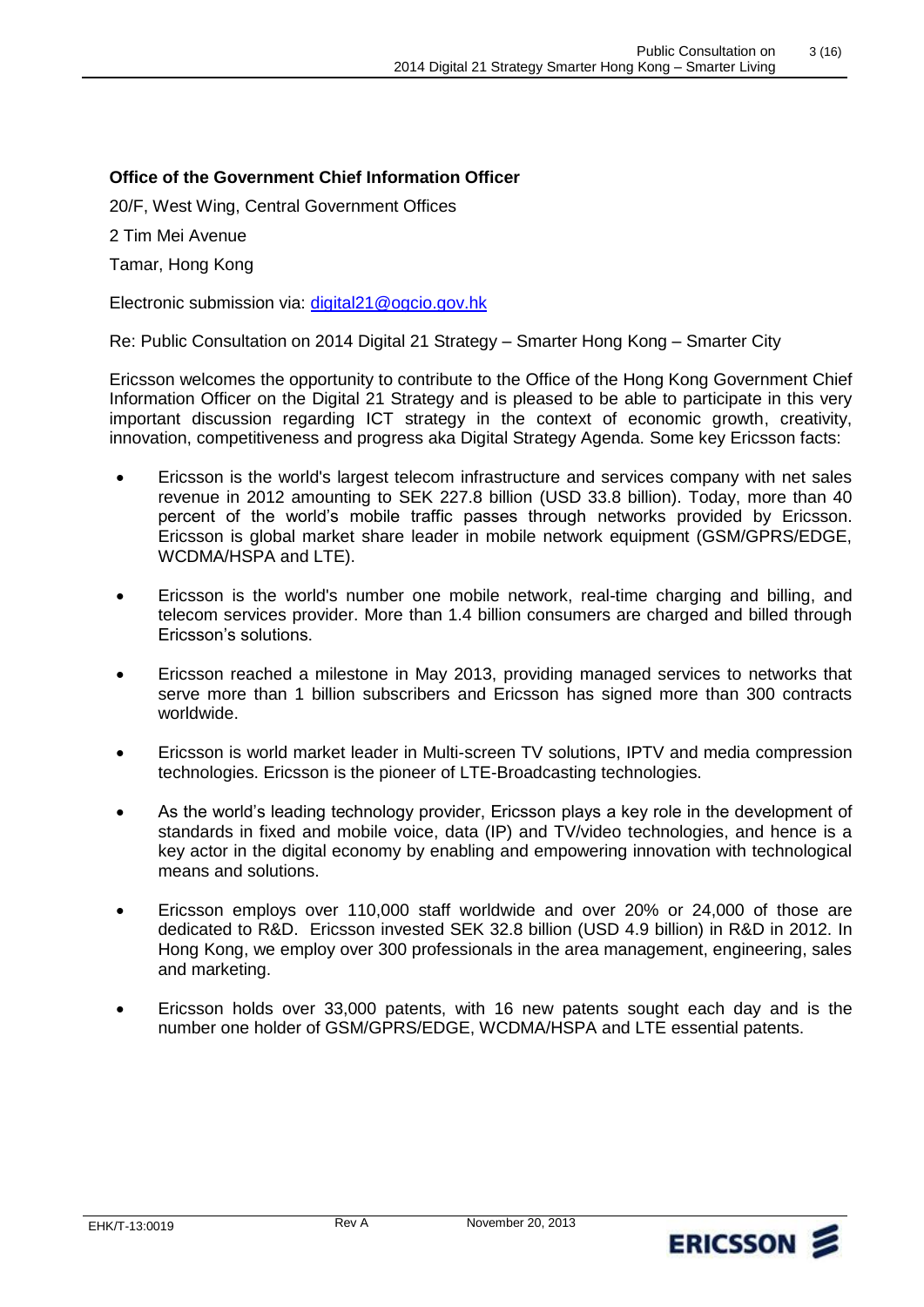#### **1 INTRODUCTION**

 The world has undergone deep and profound transformative changes several times in the past, each bringing powerful clusters of dynamic new technologies, industries and products, along with their associated infrastructures. Once broadly accepted and adopted, new principles and tools become the natural basis for innovation, investment, development e.g. sustained and successive increases in the order of 10-30 times in the **standard of living** over a period of a century. the organization of activities, all bringing long-term improvements in economic

 Ericsson believes that we are the brink of the next technological revolution. As ICT (Information Communication Technologies) and in particular mobile and digital technologies are expanding into more areas of society and business, opportunities for radical and disruptive innovations are emerging across industries, public services and private life. Some sectors have already to some extent been exposed to an ICT led [industry transformation,](http://www.ericsson.com/res/docs/2013/industry-transformation-in-the-networked-society.pdf) - what used to be well-defined industries with shared models of innovation, production, distribution and service offering are now all structurally changing. We can see how these industries are being reshaped and redefined by technological developments and changing customer needs while at the same time there is an ever increasing pressure from the society and markets resulting in expectations such as increased efficiency, new value creation and decreased environmental footprint.

 ICT infrastructure will bring fundamentally new ways for people to create, learn, produce and innovate leading to long term, sustainable and positive impact specifically on our economy and more generally on our world. Ericsson calls this new emerging society, of which we have only seen the beginning, the **Networked Society**. Over the years ahead, further technological advances and improved performance of

 It is only when innovations are widely diffused and broadly adopted by people, businesses and public institutions that long term sustainable economic impact on overall economy and society can be achieved. Hence, **diffusion and adoption of innovations is what ultimately matters from an economic impact point of view**. This is why we need to realize that while technologies hold the promise to move frontiers, the particular institutional and public policy frameworks prevailing in a society assist or place constraints on how much and which opportunities can or cannot be realized.

 Policy making on auto-pilot maintaining status-quo is not an option, since technological progress is shaped by society, **there is no deterministic built in design in technology that will "automatically" result in certain achievements of socio-economic benefits**! Hence, public policy will shape the size and duration of rewards that can be realized by the society from technology progress.

 **Hong Kong's policy makers' possess the strategic capacity to manage technology led transformations in the most advantageous direction and further shape the competitiveness of Hong Kong and its capacity and ability of its economy to shift to higher productivity as well as to new value creating activities which in turn can generate higher levels of real wages and incomes.**  Benefiting from transformational change requires sound public policy making that

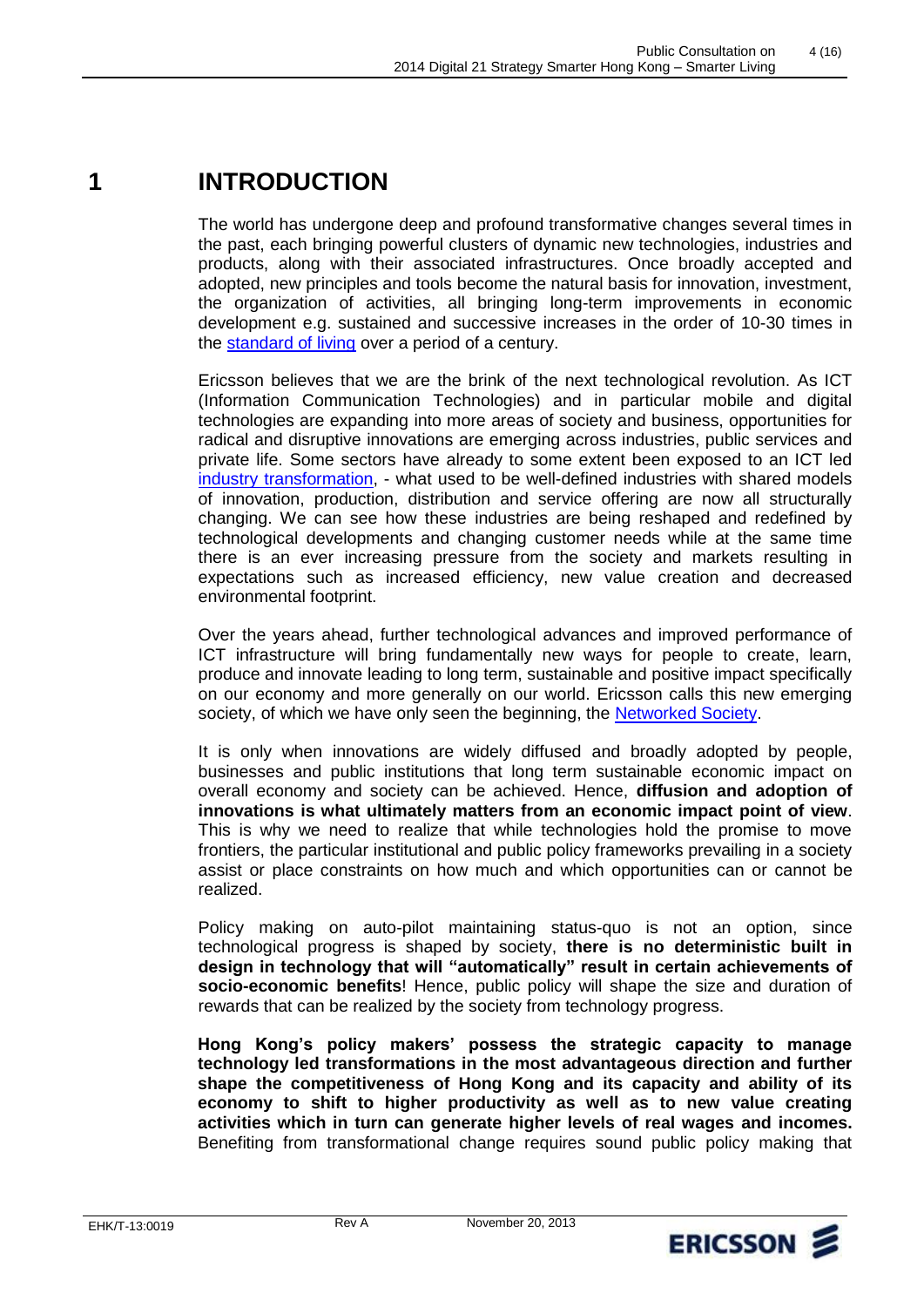shapes and determines the duration, cumulative strength and sustainability of socio-economic benefits that can be achieved in the Networked Society.

 Increased use of ICT and broadband can enhance productivity in virtualy all sectors of the economy and hence is a key input source to economic growth, job creation, and new business creation. Understanding the **transformative impact of general purpose technologies such as ICT and broadband** on overal economy is crucial. This sort of economic impact is more significant than for example the impact on economy from increased expenditure of consumer goods. This is because increased  expenditures on **ICT can transform economies by putting them on to new and long lasting growth creating trajectories.** Some important economic effects caused by ICT and broadband that have been identified are $1$ : 2014 Depths 21 Strategy Smaller Harp General Hero Monday Constant Proposition on 5 (16)<br>
Shapes and determines the duration, comulative strength and sustainability of social<br>
encoronic Dentific Inst can be an investigated

- creates demand for higher skilled labor. Building knowledge society by improving human capital. Increased ICT intensity
- Driver of multifactor productivity growth, which includes the impact of intangible investments and innovation such as organizational changes, new distribution and production processes, and new methods of doing business due to the increased adoption of ICT technology.  $\bullet$
- economic effect on GDP growth is around 1% of GDP, with estimates varying between 0.5% - 2%. For every 10 percentage point increase in broadband penetration the isolated
- estimates varying between 20 and 130. For every 1,000 additional broadband users, around 80 jobs are created, with
- Doubling the average attained broadband speed for an economy increases GDP by 0.3% points.

 Modeling Hong Kong's long term potential socio-economic benefit from ICT led transformation e.g. a Digital Agenda Strategy is imperative as such calculation will put light on the socio-economic benefits at stake and hence must be done. For example, within the EU 2020 Digital agenda, the economic impact from the digital single market DSM alone, was estimated to reach 4% of EU (27 countries) GDP by 2020. This corresponded to €500 billion or more than €1.000 for every citizen. DSM was found to have similar impact as the 1992 EU Single Market Programme. ng Kong's long term potential socio-econnic completed a Strategy is imperatival coio-economic benefits at stake and hence 2020 Digital agenda, the economic impact was estimated to reach 4% of EU (27 cc to €500 billion or



 <sup>1</sup> The literature is enormous for some prominent examples see; Wired For Innovation – How IT is Reshaping the Economy, Brynjolfsson and Saunders; MIT 2010. The Economics of the Digital Society, Soete and Wheel, 2005. The Rise of the Network Society, Second Edition, Castells 2010. Boston Consulting Group, Socio-economic impact of allocating 700 MHz band to mobile in Asia Pacific, 2010, EPC/Copenhagen Economics – The Economic Impact of a European Digital Single Market, 2010. ADL, Socioeconomic impact of broadband network investments, 2010. See also http://www.ericsson.com/news/1550083 Ericsson Press Release: "New study quantifies the impact of broadband speed on GDP".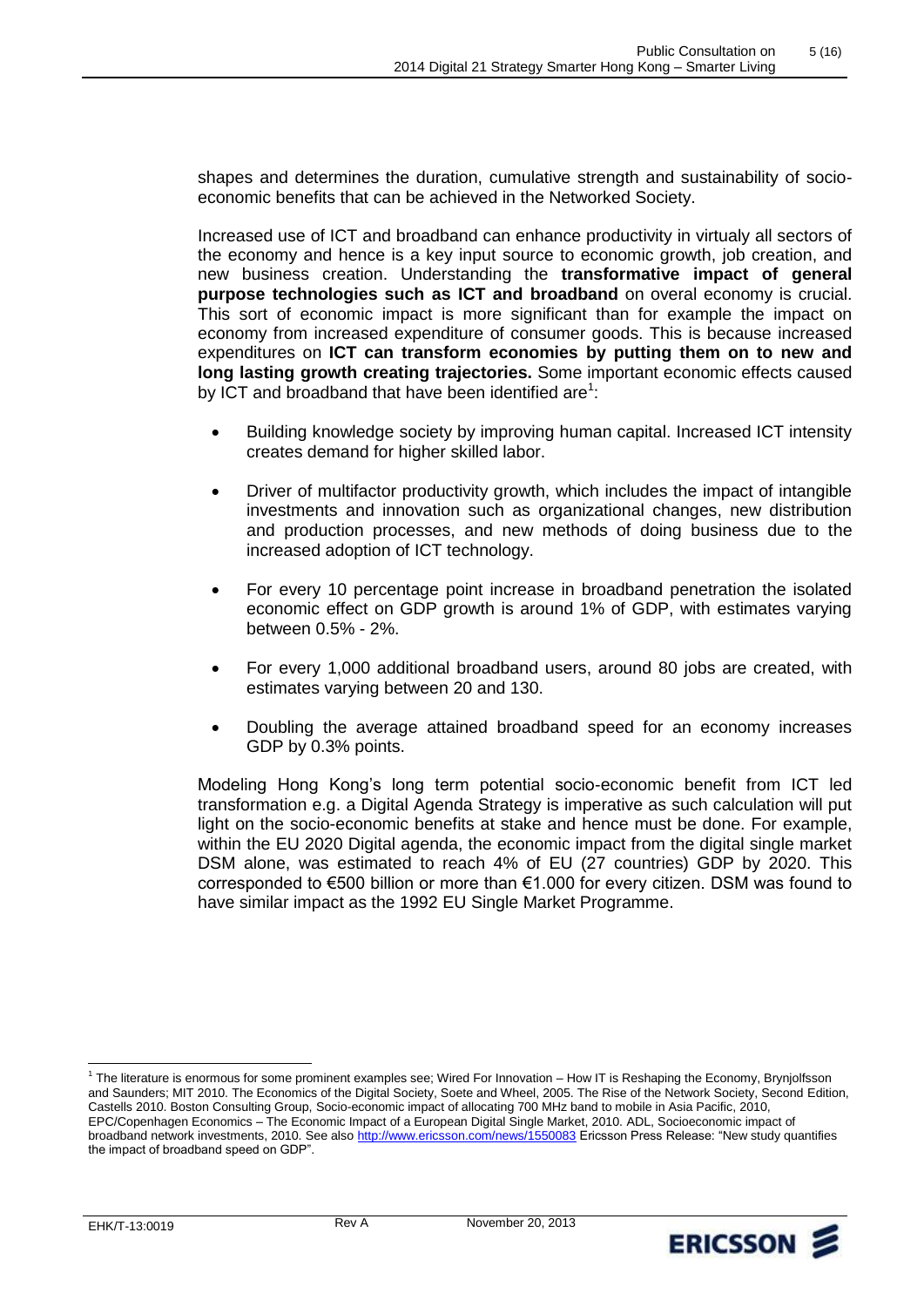## **REALIZING SOCIO-ECONOMIC BENEFITS FROM ICT**

 Ultimately, the essential long term public policy objective for any society is to increase the well-being of its citizens. **Increases in well-being are in principle achieved by improvements in; national competitiveness, through social progress, increases in material standard of living (e.g. economic growth) and quality of life.** In all these four dimensions technologies underpinning the Networked Society offer new and/or better avenues for policy makers to make a decisive difference. Therefore opportunities associated with the rising Networked Society must also be viewed in the context of how policy makers can make the most of this rising techno-paradigm to increase the long term societal well-being in general and drive long term economic growth in particular. As noted earlier, since the world has undergone, deep and profound transformative changes several times before, policy makers' central role in such circumstance has also been recognized before: **2 REALIZING SOCIO-EC**<br>
Ultimately, the essential long term<br>
the well-being of its citizens. Increase the well-being of its citizens. Increase<br>
improvements in; national com<br>
in material standard of living<br>
these four dime

 *"… if* society *does not determine technology, it can, mainly through the state, suffocate*  its development. Or alternatively, again mainly by state intervention, it can embark on an accelerated process of technological modernization able to change the fate of  *economy and social well-being in a few years"*. 2

 Mastering technology-led structural transformation from the society's most desired point of view comes with a number of public policy challenges. For a starter it is  **imperative for policy makers to assume a long-term, perspective that aims to achieve broad, deep and long lasting, but yet from economic, environmental, societal and cultural point of view sustainable change**. Hereby, policy makers will not only have to cater for long term well-being of its current and future citizens but also national competitiveness and encourage social progress. focus on qualitative as well as quantitative policy objectives while striving to improve

 A set of key ICT specific public policy issues (see figure1 below) associated with an **ICT-led transformation** require policy makers' attention. This is because they collectively have a substantial impact on ICT R&D investments (new knowledge) new value creation (innovation), roll out (diffusion) and use of (adoption) of ICT. **All in all, these policy issues shape both the cumulativeness and sustainability of socio- economic benefits that ICT can realize in the Networked Society.** In practice, these policy topics impact the timing and scale of willingness to invest in ICT hardware, software and applications e.g. the long term supply of ICT related capabilities. But they also determine end users' (peoples, businesses and public services) ability to benefit from the use of ICT- as these policy issues define the speed, scope and intensity of economic opportunities and benefits available from ICT adoption.



 $\overline{\phantom{a}}$  $2$  Castells, The Rise of the Network Society, Second Edition, Wiley, 2010.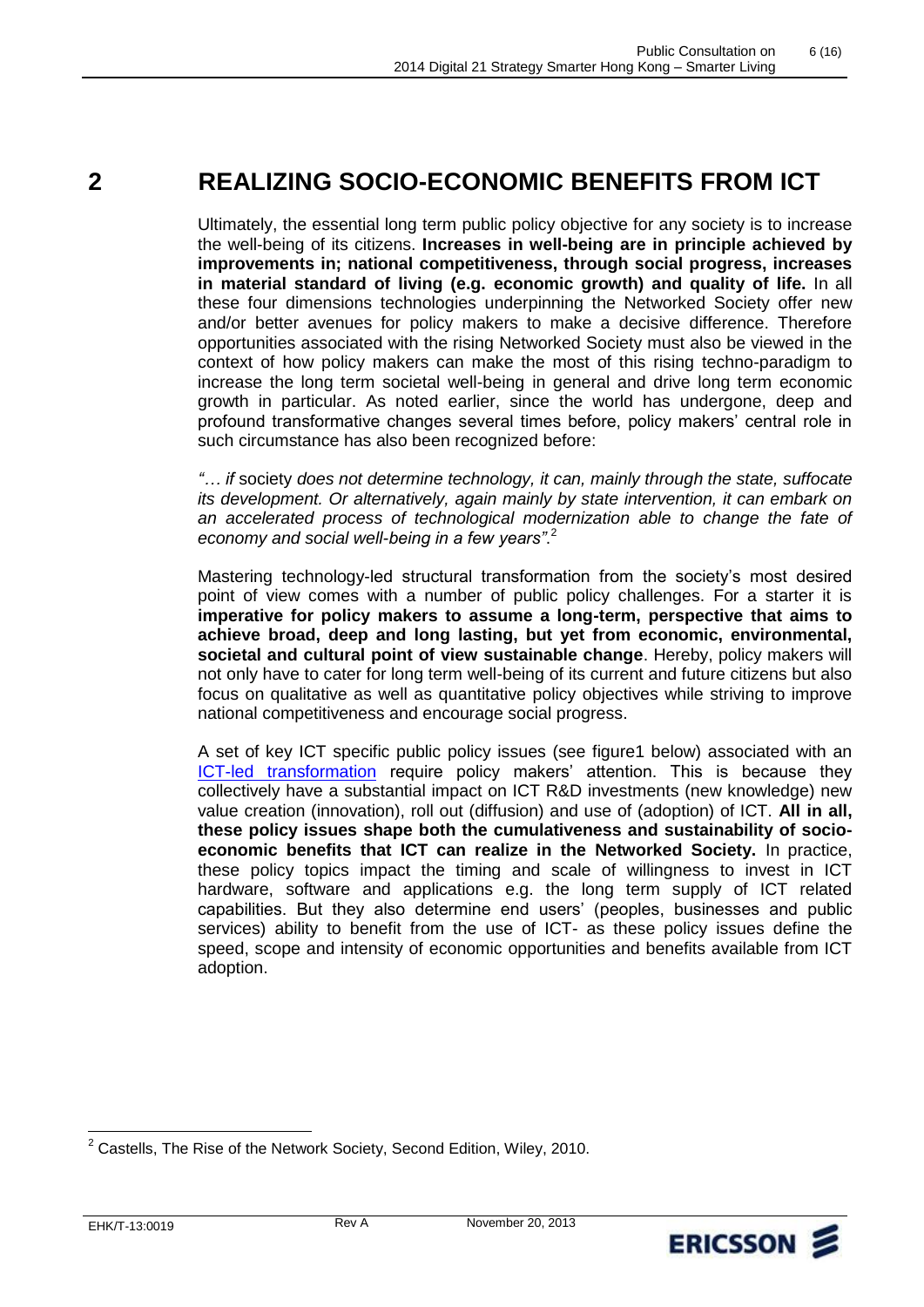

 **Figure 1 -** *Key ICT Policy Issues* 

 **Brief description of ICT specific public policies:** 

### *Supply-side ICT policy issues*

- **National Broadband (BB) Plans**: aiming to increase the roll out of BB infrastructure within a geography (region or a country) typically specifying an ambition in terms of expected BB service speeds, BB service roll-out time plan, and sometimes adoption. They may also include public funding and cooperation mechanisms.
- **Network Regulation**: aims to address technical (standards), market (incumbent, new entrant) and consumer (protection, pricing) specific conditions with the aim to improve market efficiency, public interest (universal access) and increase protection of consumers (contract terms).
- allocate new spectrum to highest value efficiently. It also includes global or regional coordination and harmonization of spectrum usage to decrease the cost of technology by increasing economies of scale. **Spectrum Management:** aims to effectively manage scares resource and

### *Demand-side ICT policy issues*

 **Industrial Internet / Internet of things (50B/M2M):** an umbrella term concerning emerging issue across a number of industrial sectors currently experiencing accelerated rate of digitization such as, health, electricity and energy. Increased use of ICT may result in changing relationships in existing value chains and in new business models upsetting the status quo.

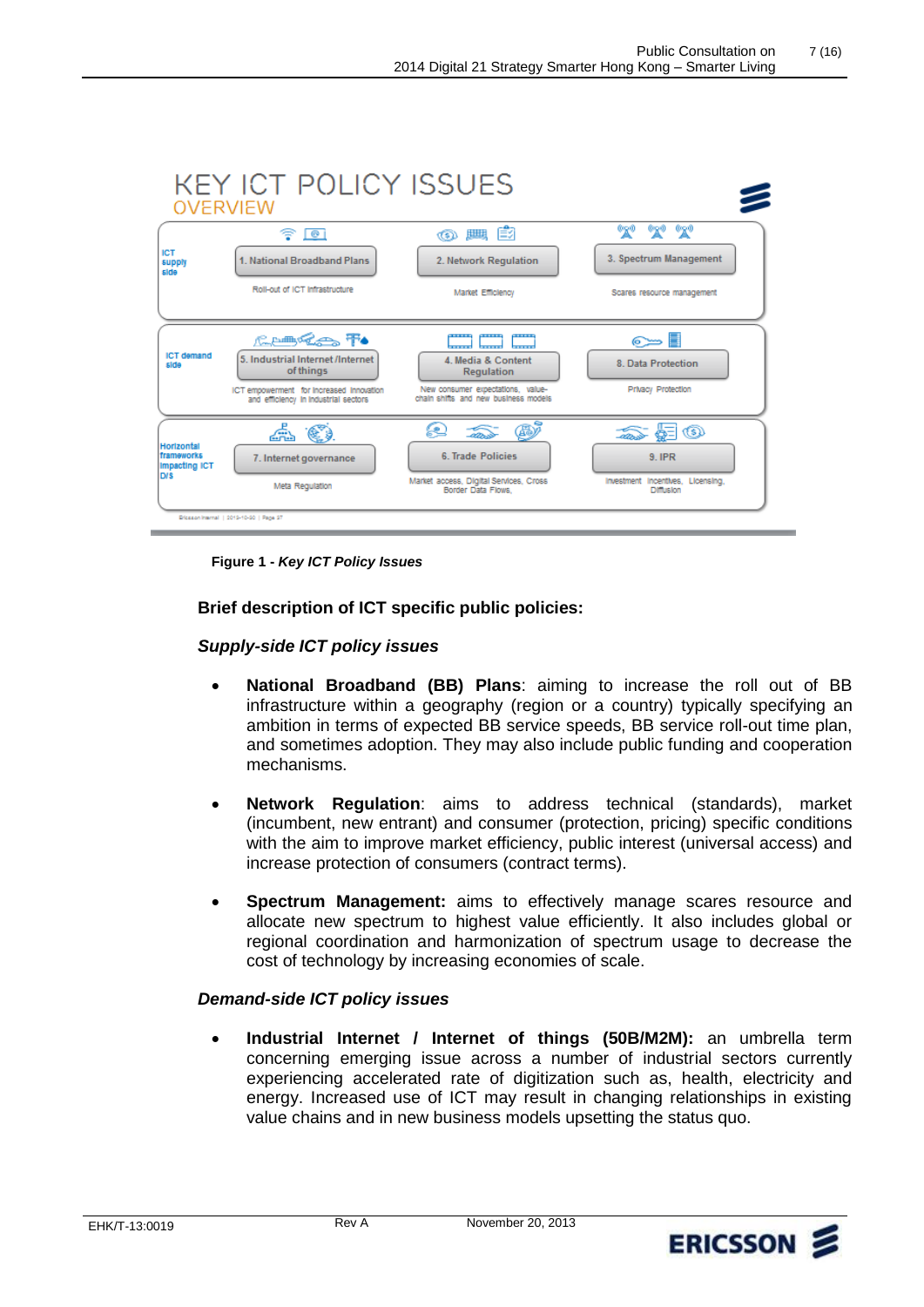- **Media/Content Regulation**: aims to regulate, increasingly in a multi-platform environment, media service providers and content providers obligations, roles and responsibilities while creating, aggregating and making available audiovisual content.
- **Data Protection**: aims to regulate data subjects' rights and data controllers and processers' obligations while collecting, processing, using and disseminating personal data. It also regulates the possibility to transfer data across national boundaries and roles and responsibilities in data processing value chain.

### *Horizontal policy* frameworks *impacting supply and demand side*

- **Internet Governance:** deals with meta-regulation that is the rules about governing the functioning of the internet e.g. qualification of governing stakeholders, organization, roles, responsibilities and mandate of governing functions.
- **Trade Policies:** aim to regulate trade (financial, products, services, technologies etc.) between countries and regional blocks. Trade policies can facilitate increased trade liberalization resulting in more trade, economic and social integration and transfer of technologies and innovations.  $\bullet$
- patents and copyrights. The regime aims to protect private interest and increase incentives in investments in new knowledge creation and innovations on one side and on the other stimulate diffusion of new knowledge and innovation, e.g. foster positive spillovers for greater societal benefit, thereby also limiting the private interest to appropriate some portion of the value attached to intellectual **IPR**: Intellectual Property Rights is an umbrella term including trademarks, property investments.

 Obviously the actual relevance of each policy topic in a given national context varies depending on, maturity, readiness and economic development etc. Somewhat simplified one way to contextualize the relative importance of each ICT policy issues is to relate them to factors driving national competitiveness and impact from ICT (Figure 2).

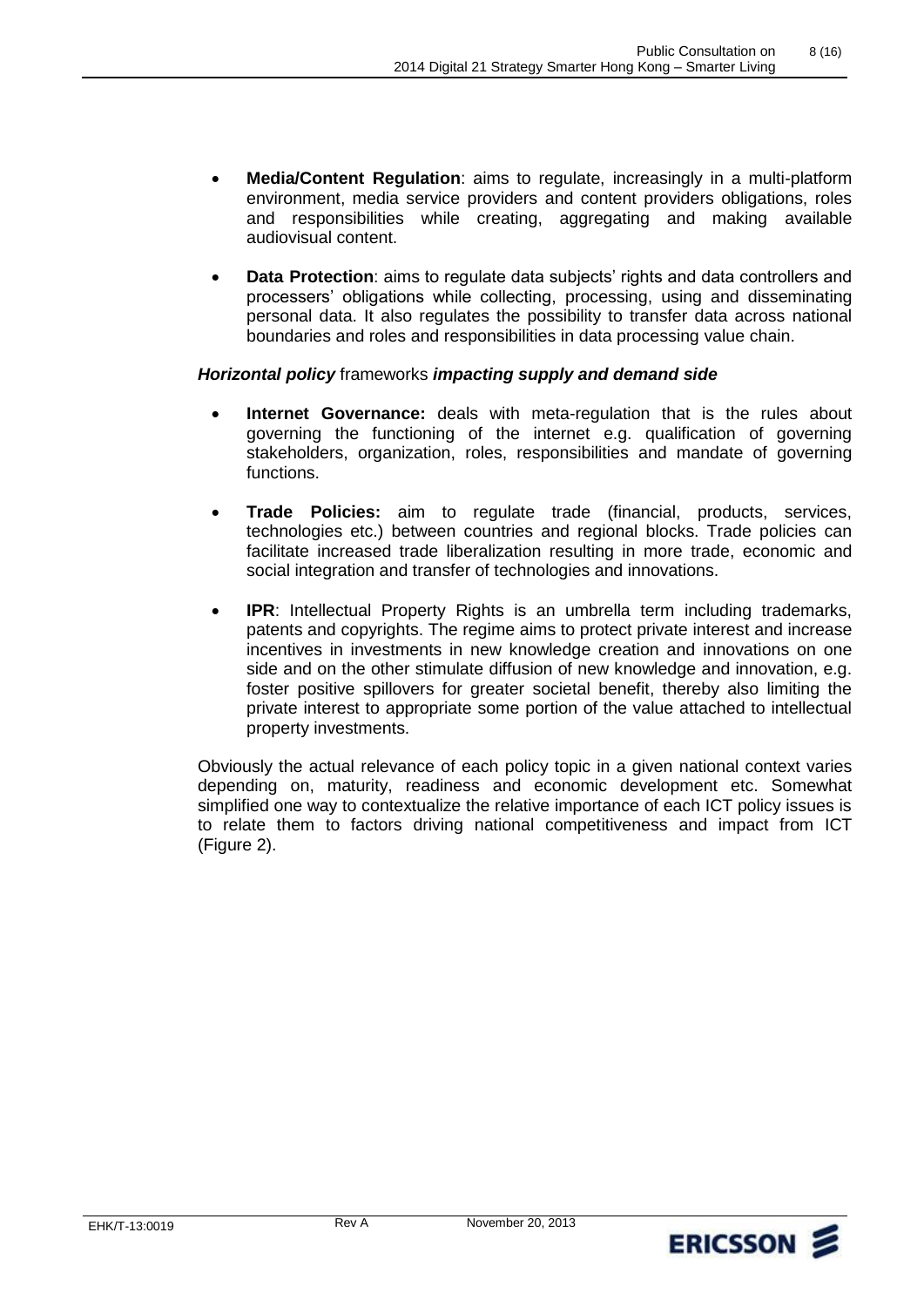|                                                           | <b>Competitiveness of Nations</b>                                                                                                                                                | <b>Impact from ICT</b>                                                                                                                                                                                                     |  |
|-----------------------------------------------------------|----------------------------------------------------------------------------------------------------------------------------------------------------------------------------------|----------------------------------------------------------------------------------------------------------------------------------------------------------------------------------------------------------------------------|--|
| Characteristics of<br>a factor-driven<br>economy          | <b>BASIC REQUIREMENTS</b><br>• Institutions<br>• Infrastructure<br>• Macroeconomic environment<br>• Health and primary education                                                 | <b>DIRECT IMPACT</b><br>Availability and quality of ICT Infrastructure<br><b>Digital Rreadiness</b>                                                                                                                        |  |
| Characteristics of a<br>efficiency-driven<br>economy      | EFFICIENCY ENHANCERS<br>• Higher education and training<br>• Goods market efficiency<br>• Labor market efficiency<br>• Financial market development<br>• Technological readiness | INDIRECT IMPACT FROM ICT<br>Improving development of human capital, e-education<br>Increased access to knowledge<br>Increasinge market efficieny/reache-commerce<br>Increase efficiency in existing processes/value chains |  |
|                                                           | • Market size                                                                                                                                                                    | <b>INDUCED IMPACT ICT</b>                                                                                                                                                                                                  |  |
| Characteristics of an<br>Innovation<br>-driven<br>economy | INNOVATION & SOPHISTICATION<br>· Business sophistication<br>· Innovation                                                                                                         | Decreasing barriers to creating of new knolwedge<br>(inventions)<br>Decreasing barriers to innovation in new products,<br>services, processes, and markets                                                                 |  |
|                                                           | Source: World Economic Forum, Global Competitiveness Report 2010-11                                                                                                              | Source: Jati Sengupts, Understanding Economic Growth, Springer 2011, OECD Broadband and th                                                                                                                                 |  |

ICT POLICY FOR THE NETWORKED SOCIETY | Public | @ Ericason (@ 2019 | 2019-10-02 | Page 21

Source: Jati Sengupta, Understanding Economic Growth, Springer 2011, OECO Broadband and the<br>Economy, Future of Internet 2003; Lipsey, Richard; Kenneth I. Carlaw & Cliftord T. Bekhar, Oxford<br>Press 2005; Brynjolfsson, Brik,

#### **Figure 2 -** *Competitiveness of Nations and Impact from ICT*

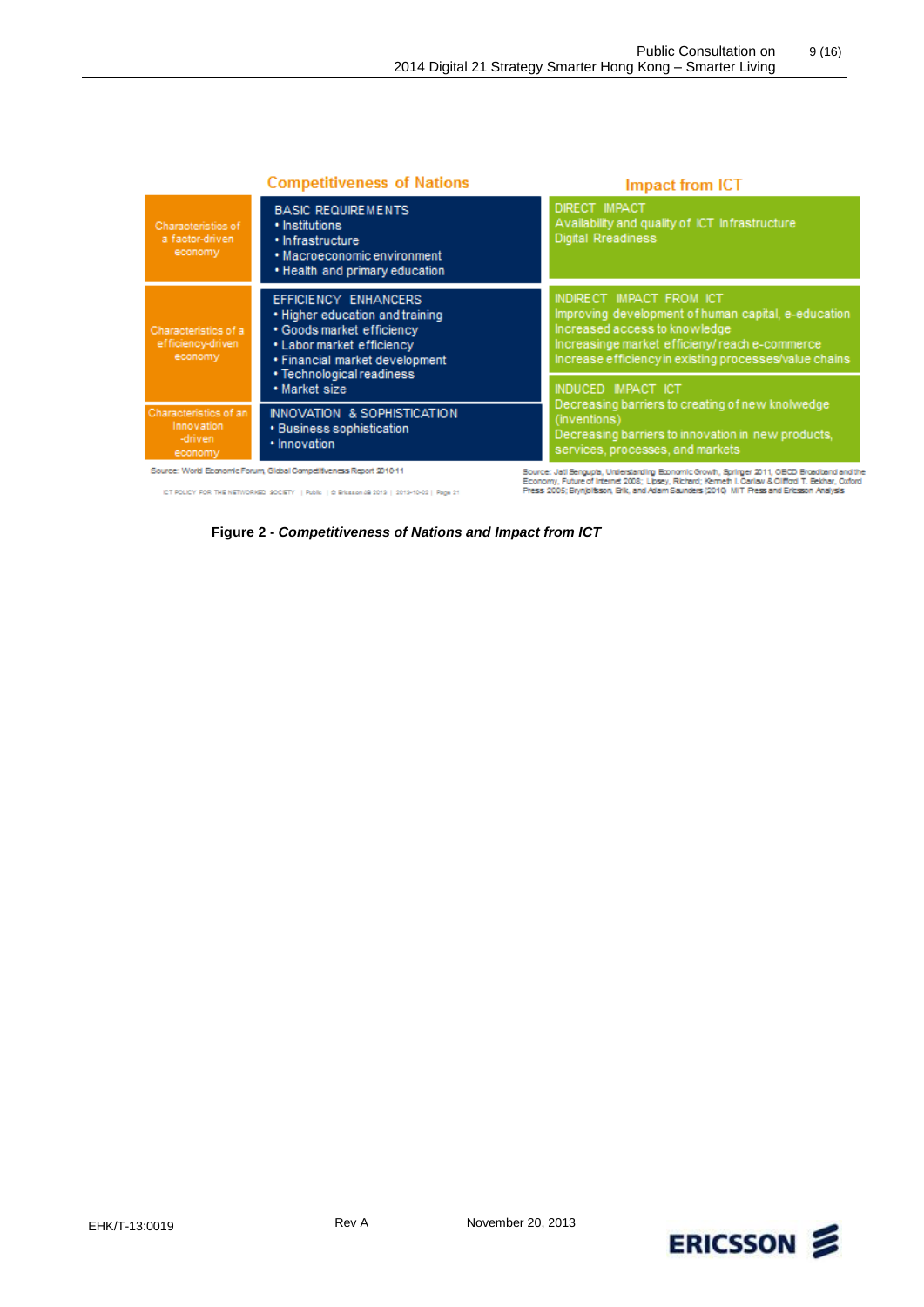# **3 COMMENTS ON PROPOSALS IN THE CONSULTATION**

## 3.1 Define Clearer Agenda and Objectives

 Ultimately, what is desired at the outset of Hong Kong's Digital Agenda 21 Strategy is the specific public policy objectives that are being pursued e.g. formulation of desirability and justification e.g. "**Why" policy intervention is needed and thereafter**  "What" outcomes/objectives are being pursued. Otherwise we may risk ending up Public Consultation on 10 (16)<br>
2014 Digital 21 Strategy Smarter Hong Kong – Smarter Living<br>
PROPOSALS IN THE CONSULTATION<br>
2014 Digital Agenda 21 Strategy<br>
2015 ALS IN THE CONSULTATION<br>
2015 Also and Objectives<br>
21 Strate in situations where ICT solutions are searching for "problems".

 *The Hong Kong's Digital Agenda 21 should follow a sound Public Policy Strategy Approach (see figure 3) and have clearer agenda and objectives (see figure 4 & 5) for a cohesive policy reform before particular interventions and solutions are defined and chosen.* 



#### PUBLIC POLICY STRATEGY APPROACH

Source: Ericsson Analysis Inspired by, Transforming Government and Building the Information Society, Hanna 2010.

 **Figure 3 -** *Public Policy Strategy Approach* 

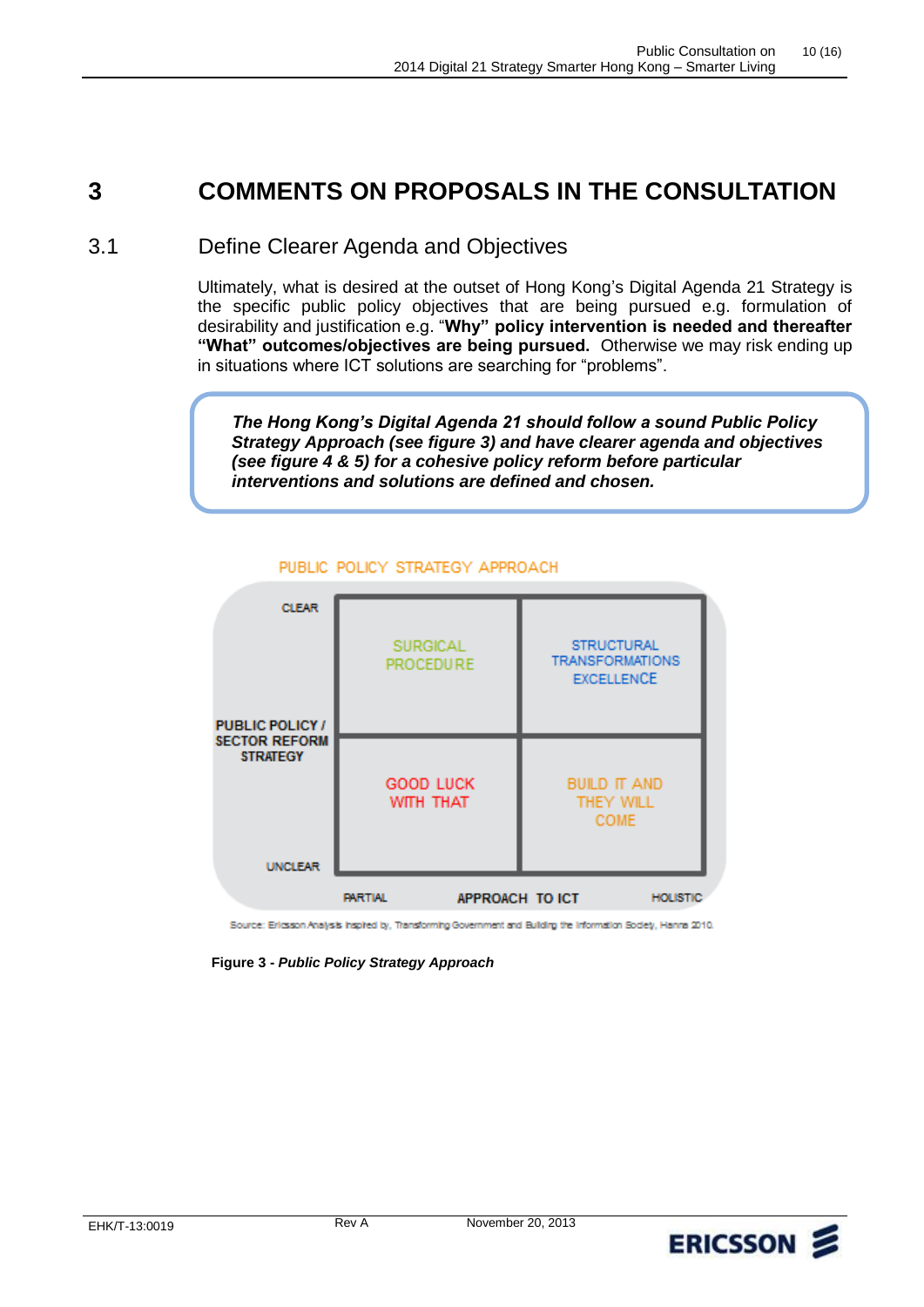## POLICY OBJECTIVES FOR AN TRANSFORMATIONAL ICT POLICY

- Sustained economic long term growth
- Increase competitiveness of nations and industries
- Create new jobs/business
- Minimize exclusion and poverty, Increase equality
- > Increase public sector efficiency
- > Address climate change, environment and ageing population
- Manage scare resources more efficiently
- Cope with increasing level of urbanization

### This is not a destination but a continuous journey

 **Figure 4 -** *Examples of Policy Objectives related to ICT based Reform Strategies* 

 Finally, just for illustrative purposes it is essential to draft a cohesive reform agenda as ICT cut horizontally through number of sectors, industries and policy frameworks boundaries', therefore lack of alignment and congruence will **limit both the cumulativeness and sustainability of socio-economic benefits that ICT can realize.** 



 **Figure 5 -** *Cohesive Reform Strategies* 

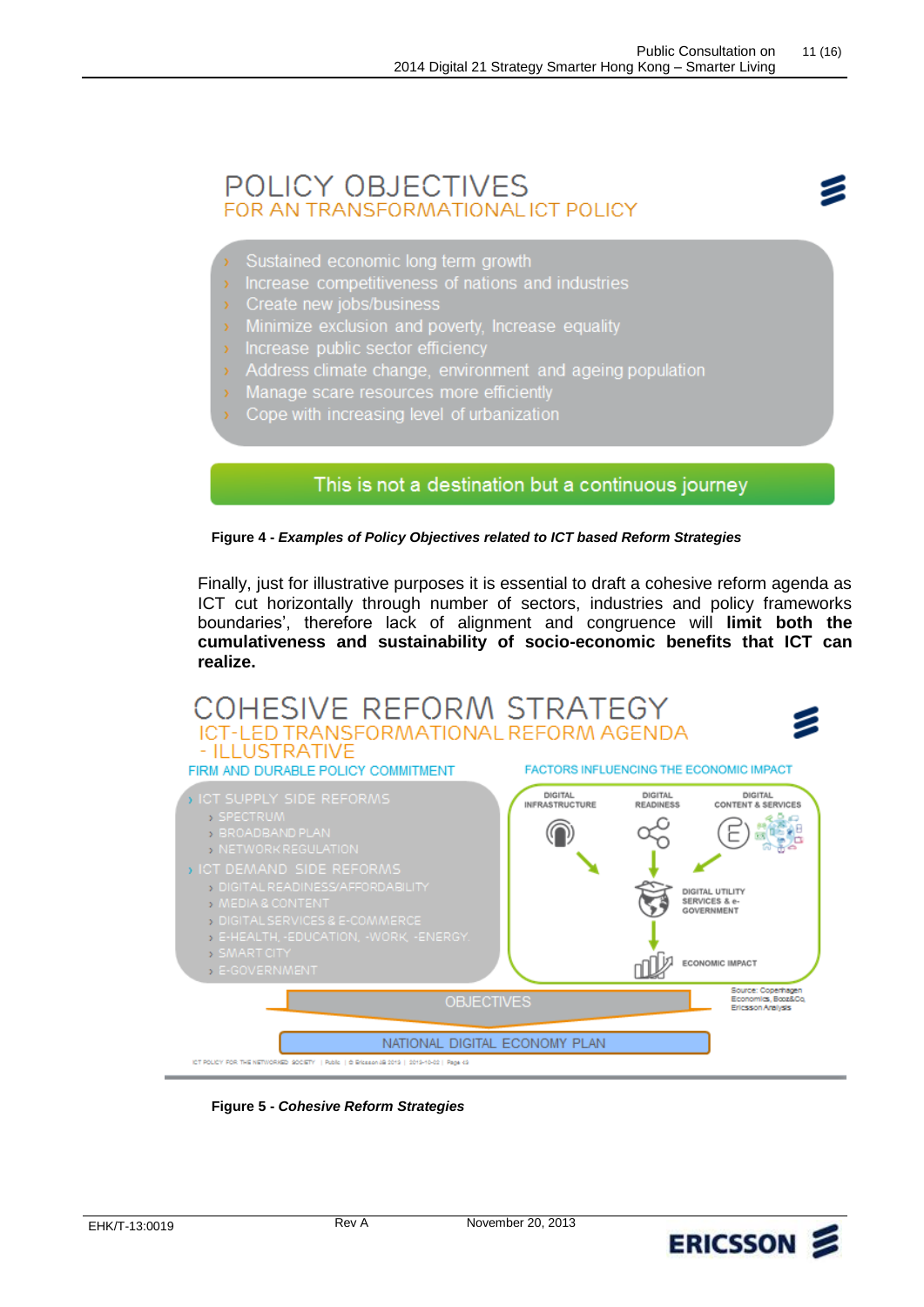#### Use ICT for Greener Environment towards a Sustainable Low-3.2 Carbon Society

 In Ericsson's latest City index, Hong Kong ranks # 7. Specifically, in terms of the better than in many other cities and almost all the wastewater is treated. The city's per capita impact on climate change is quite low compared to cities of the same economic performance. While Hong Kong has a high recycling rate and the amount of waste per person is around average, **it has relatively high fossil fuel energy consumption which Hong Kong residents are expecting improvement to be made in air quality**. environmental dimension [Hong Kong performs above average.](http://www.ericsson.com/res/docs/2013/ns-city-index-report-2013-city-profiles.pdf) Pollution values are

 ICT has a potential to help reducing carbon dioxide emissions in many areas, in particular the areas of construction, energy and transportation. For example, fully integrating transport infrastructure, vehicles and users with ICT has been shown to significantly reduce environmental impacts and deliver improved safety and efficiency, and enables the connectivity required to support infrastructure for electric vehicles. Charging large numbers of cars simultaneously across the electricity grid is challenging, which has been seen as the main obstacle of adopting electric vehicle in Hong Kong. With ICT-enabled solutions, real time information can be used to control electric vehicle charging and manage peak energy demand on the grid. This allows utilities to handle the added demand with modest changes to the distribution network.  $2014$  Digital 21 Strutter Host Graduation on 12 (16)<br>
3.2 Use ICT for Greener Environment towards a Sustainable Low<br>
Carbon Society<br>
In Ericsson's latest City indox, Hong Kong ranks #7. Specifically, in terms of the<br>
con

 Obviously a number of well-known different ICT solutions can help decrease commuting and transport by enabling virtual meetings and remote participation in schools or at work. However, before jumping into ICT solutions, a set of requirements must be considered when evaluating the environmental and socioeconomic sustainability impact of ICT solutions at a city level, hereby allowing for more proper identification and priority setting of relevant policy objectives. Once this is achieved, well targeted and proportionate interventions with adequate supporting ICT solutions are significantly much easier to identify.

*Ericsson encourages the Hong Kong Government to exploit the full potential of ICT in addressing some of the critical environmental issues in Hong Kong, contributing to a sustainable low-carbon society.*

#### $3.3$ A Long-term Broadband Strategy to Support Future Need of Mobile Broadband Infrastructure

 It's been highlighted in chapter 1 of the consultation paper that Hong Kong is one of the forerunners in the ICT development, providing affordable broadband internet services both in the fixed and mobile networks. The broadband speeds in Hong Kong are the highest among the cities in the Ericsson City index. **However, regarding the mobile broadband quality, the [city](http://www.ericsson.com/res/docs/2013/ns-city-index-report-2013-city-profiles.pdf) does not perform equally well**. Since, the annual mobile data growth rate of around 80% and advancement of enterprise services, Ericsson anticipates further investments are necessary in the mobile

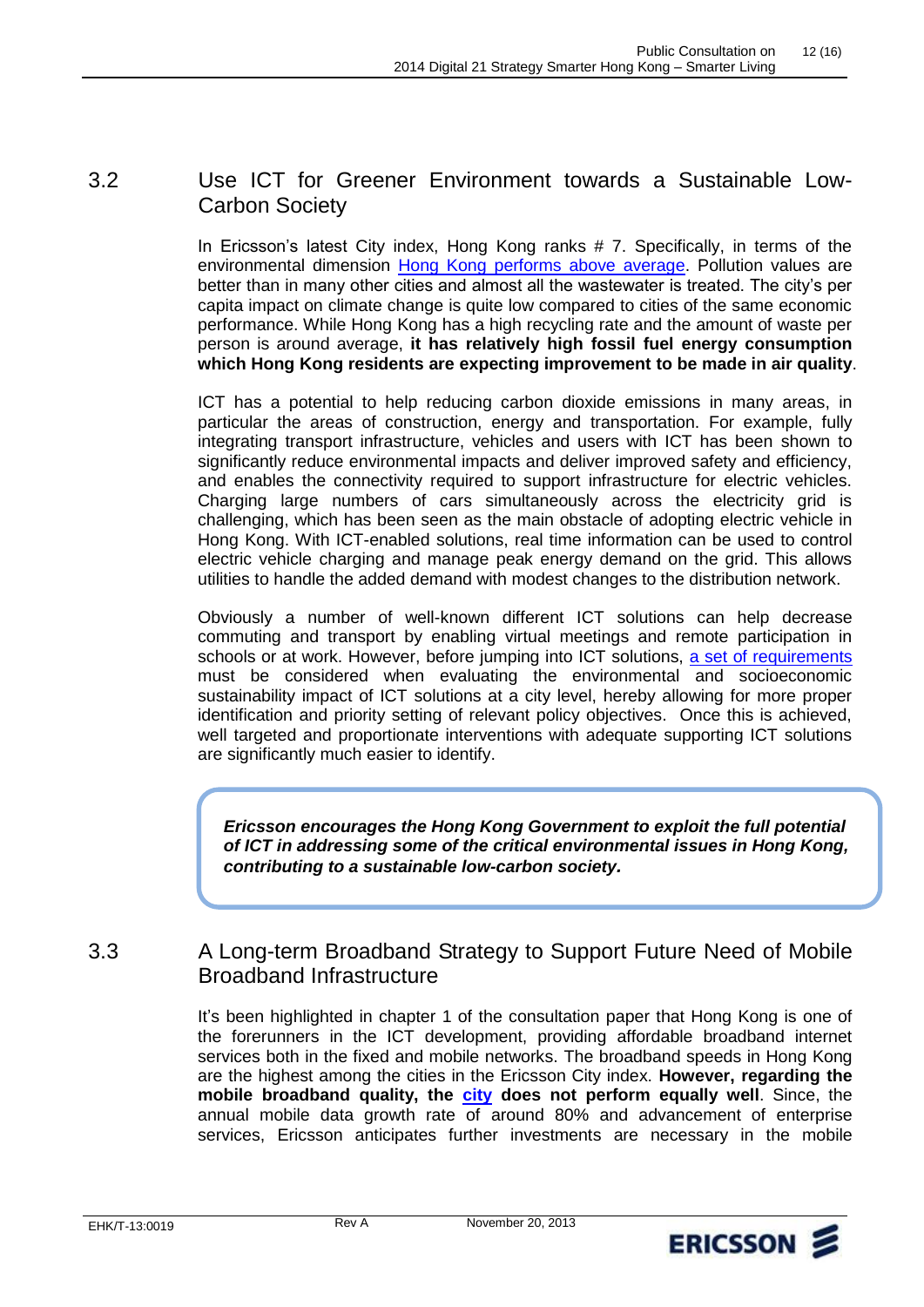broadband infrastructure to cope with the demand. Since the city already performs very well on fixed and Wi-Fi infrastructure side further public investments in this area would seem incorrectly allocated delivering lower marginal socio-economic benefits than alternative uses would do.

 Furthermore, Hong Kong needs a long-term mobile broadband strategy on par with global leading Cities that continues to ensure competitive, accessible, open and robust broadband service market within the SAR.

 *Hence, policy objectives and policy solutions in this Digital Agenda must address issues about:* 

- *1) Efficient use of spectrum*
- *2) Increase timely availability of more licensed and harmonized mobile broad band spectrum by for example releasing Digital Dividend spectrum for mobile broadband service*
- *3) Pro-actively facilitate deployment of small cells to cope with capacity demand in mobile networks*
- *4) Promote improved network performance of mobile broadband data networks such as improved [app coverage](http://www.ericsson.com/res/docs/2013/ericsson-mobility-report-november-2013.pdf) and indoor coverage*

#### Technology Neutrality and Market Lead Regulation 3.4

 Hong Kong adheres to "technology neutral" regulation, in that it allows technology to 'take the lead" thereby attracting new entrants to choose a technology in view of its potential, availability of suppliers, roaming capability, and application. In essence, this policy of liberalization creates an open field for operators and new entrants.

 Furthermore, investor confidence is a critical factor in promoting investments into a market. Hence, any publicly funded interventions must assure minimal distortions in the market otherwise we risk the future willingness to invest in the Honk Kong ICT market. In this context, any publically financed ICT infrastructure must: ng<br>ke t<br>licy<br>rthe<br>rke<br>rke

- efficiently by the commercial market meet specific public interest objectives that cannot be provided equally
- crafted in such way that they limit price distortions in the commercial market
- crafted in such way that they limit the crowding out the commercial market reach
- be technology neutral

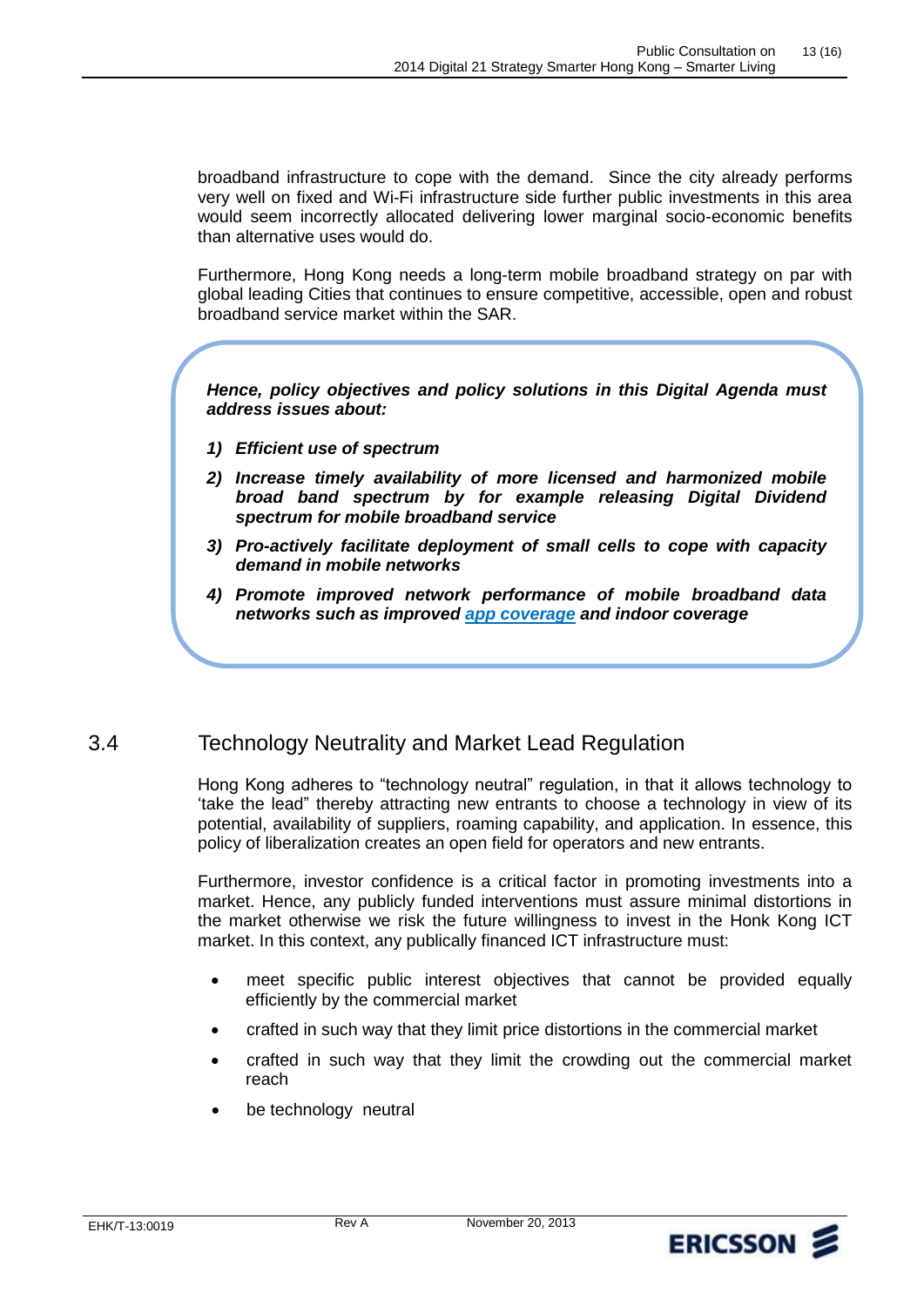*The consultation paper in question promotes a massive city-wide deployment of free Wi-Fi access in Hong Kong for both Government Phe consultation paper in question promotes a massive city-wide*<br> *deployment of free Wi-Fi access in Hong Kong for both Government*<br> *premises and public areas. Unfortunately, none of the key principles*<br> *identified abo The consultation paper in question promotes a massive city-wide deployment of free Wi-Fi access in Hong Kong for both Government premises and public areas. Unfortunately, none of the key principles identified above have b the Hong Kong for both Government*<br>*premises and public areas. Unfortunately, none of the key principles*<br>*identified above have been taken into consideration. Ericsson recommends*<br>*the Hong Kong Government to cautiously technology specific option in the identified above have been taken into consideration. Ericsson recommends the Hong Kong Government to cautiously reconsider the plan to deploy a technology specific option in the p identified above have been taken into consideration. Ericsson recommends the Hong Kong Government to cautiously reconsider the plan to deploy a technology specific option in the provision of mobile broadband access as a f* 

#### Media and Content Regulation 3.5

 A vital link exists between the economic impact of broadband described in section one and the availability of digital content such as audiovisual works (see figure 6).



 **Figure 6 -** *Factors Influencing Economic Impact of ICT/Broadband (Source: Copenhagen Analytics, Booz&CO & Ericsson Analysis)*

 Availability of digital content and services are key factors that stimulate the **mass adoption**3 of ubiquitous high-speed broadband services. Supply side broadband policies that promote availability of high-speed broadband rollout are necessary but insufficient since mass adoption of high speed broadband is also dependent upon additional factors, see Figure 7.



<sup>&</sup>lt;u>releases/detail/2012/commerce-commission-releases-final-issue-paper-on-high-speed-broadband-demand-side-study/</u><br>(see also footnotes 3 and 4) (see also footnotes 3 and 4) <sup>3</sup> In addition see New Zealand's Commerce Commission Demand Study: [http://www.comcom.govt.nz/media-](http://www.comcom.govt.nz/media-releases/detail/2012/commerce-commission-releases-final-issue-paper-on-high-speed-broadband-demand-side-study/)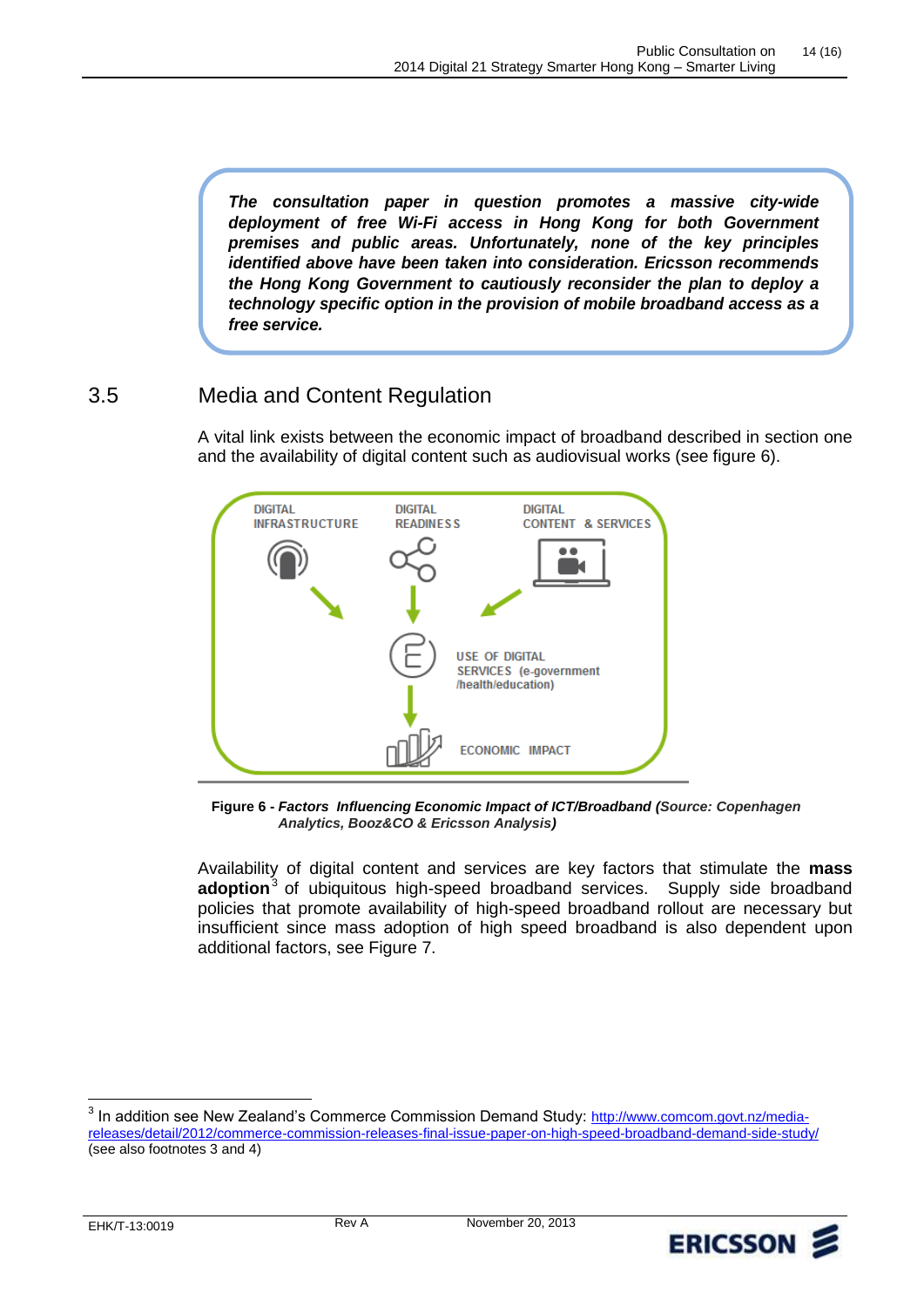

#### Reasons for not having internet access:

 **Figure 7 -** *Digital Content is a Key Driver for Penetration and Bandwidth* 

 Consequently, sound demand-side broadband drivers such as the availability of lawful on-demand content needs to be in place to stimulate up-take of high-speed broadband services and consequently realize the economic impact. These demand side drivers include:

- Increasing economies of scope by increasing the availability of digital on- demand content; i.e. expanding trade in goods and services including digital creative works,
- Increasing the scale of economies by creating a growing digital market; i.e. maximizing the geographic reach of a borderless digital market,
- Lowering transaction costs, such as due to market fragmentation or outdated regulatory regimes
- Increasing the level of mass-personalization of services according to individual preferences and purchasing power, in this case increasing the availability of ondemand content.

the consultation paper in question is not considering the improved availability of lawful digital content which is a However, the consultation paper in question is not considering the<br>significance of improved availability of lawful digital content which is a<br>weakness that needs to be rectified. Some relevant policy considerations in  *this should include [copyright](http://www.ericsson.com/thinkingahead/the-networked-society-blog/2013/01/22/copyright-laws-for-digital-transformation-yes-please/) and [film](http://www.ericsson.com/thinkingahead/the-networked-society-blog/2013/09/11/the-consumer-has-spoken-but-is-anyone-listening/) and [TV-media](http://www.ericsson.com/thinkingahead/the-networked-society-blog/2013/08/29/resetting-eu-policy-frameworks-for-a-converged-world/) policies.*



rostat "Community survey on ICT use by individuals"